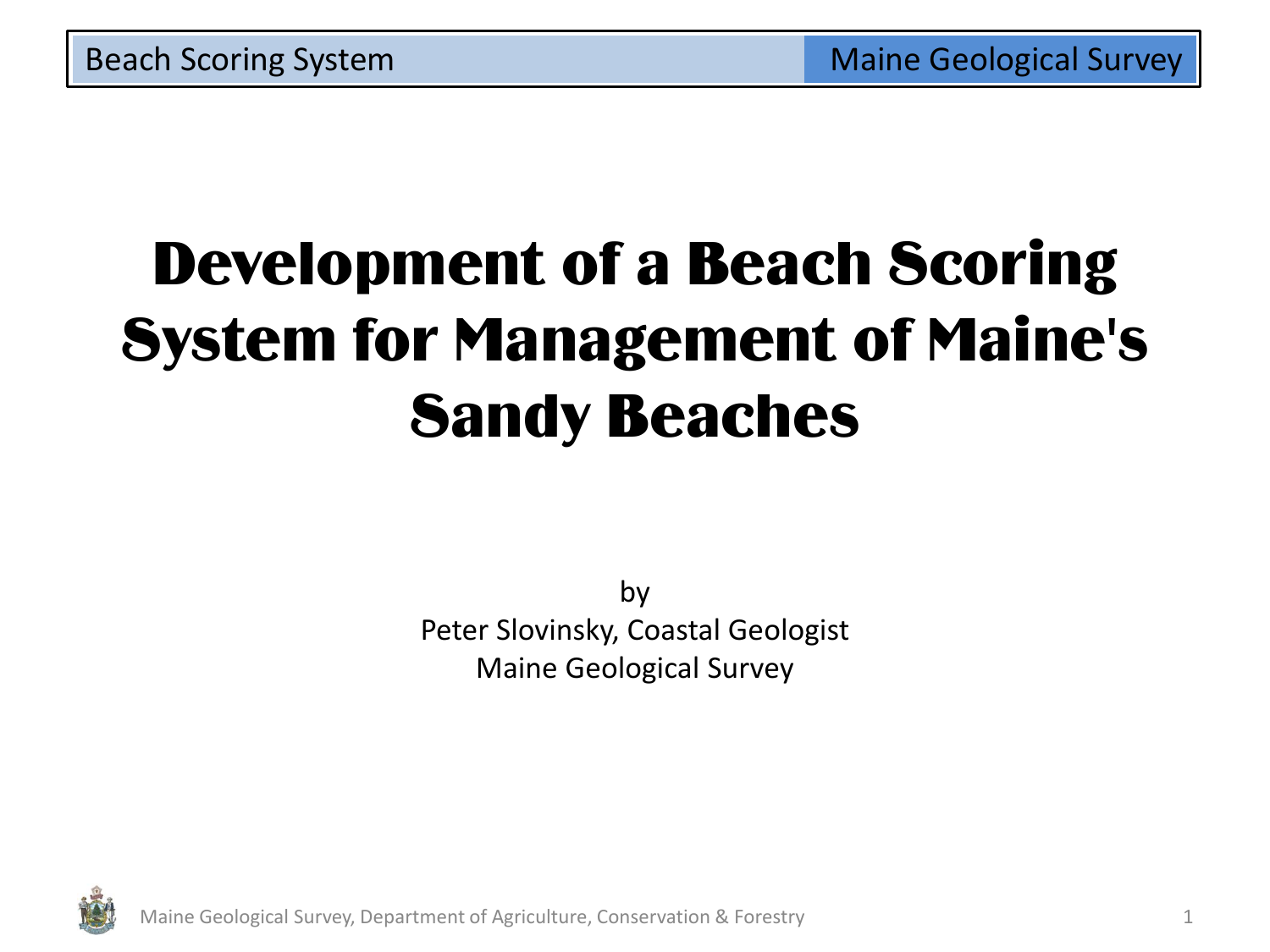## **Development of a Beach Scoring System** for Management of Maine's Sandy **Beaches**

**Maine Geological Survey** 

Peter Slovinsky, Coastal Geologist **Department of Conservation Maine Geological Survey** 



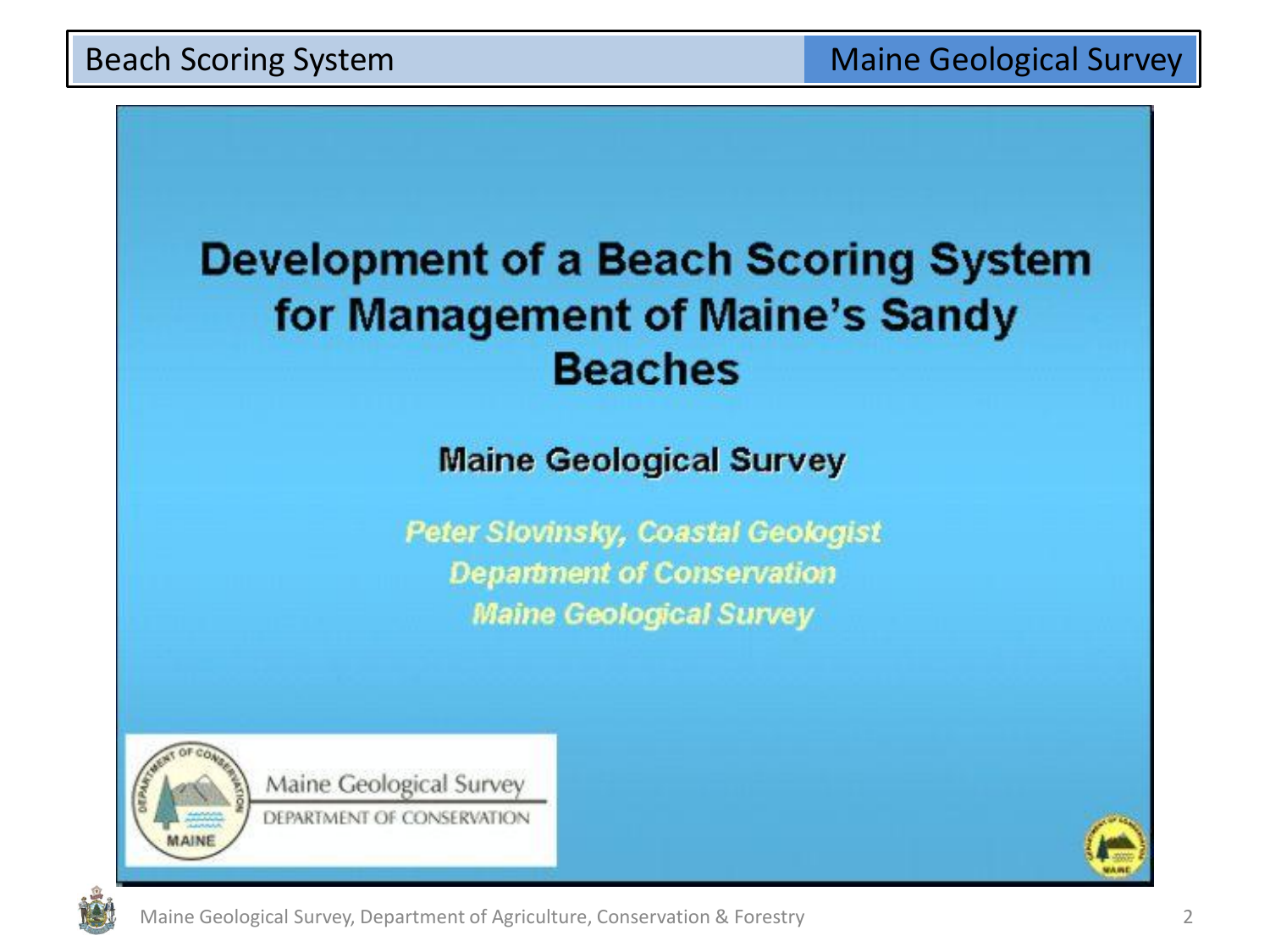Development of a Beach Scoring System for **Management of Maine's Sandy Beaches.** 

Goal: Utilize historic shoreline change data, in addition to various physical beach characteristics, to develop a scoring system that identifies the need for beach management, and helps determine subsequent applicable beach management actions.



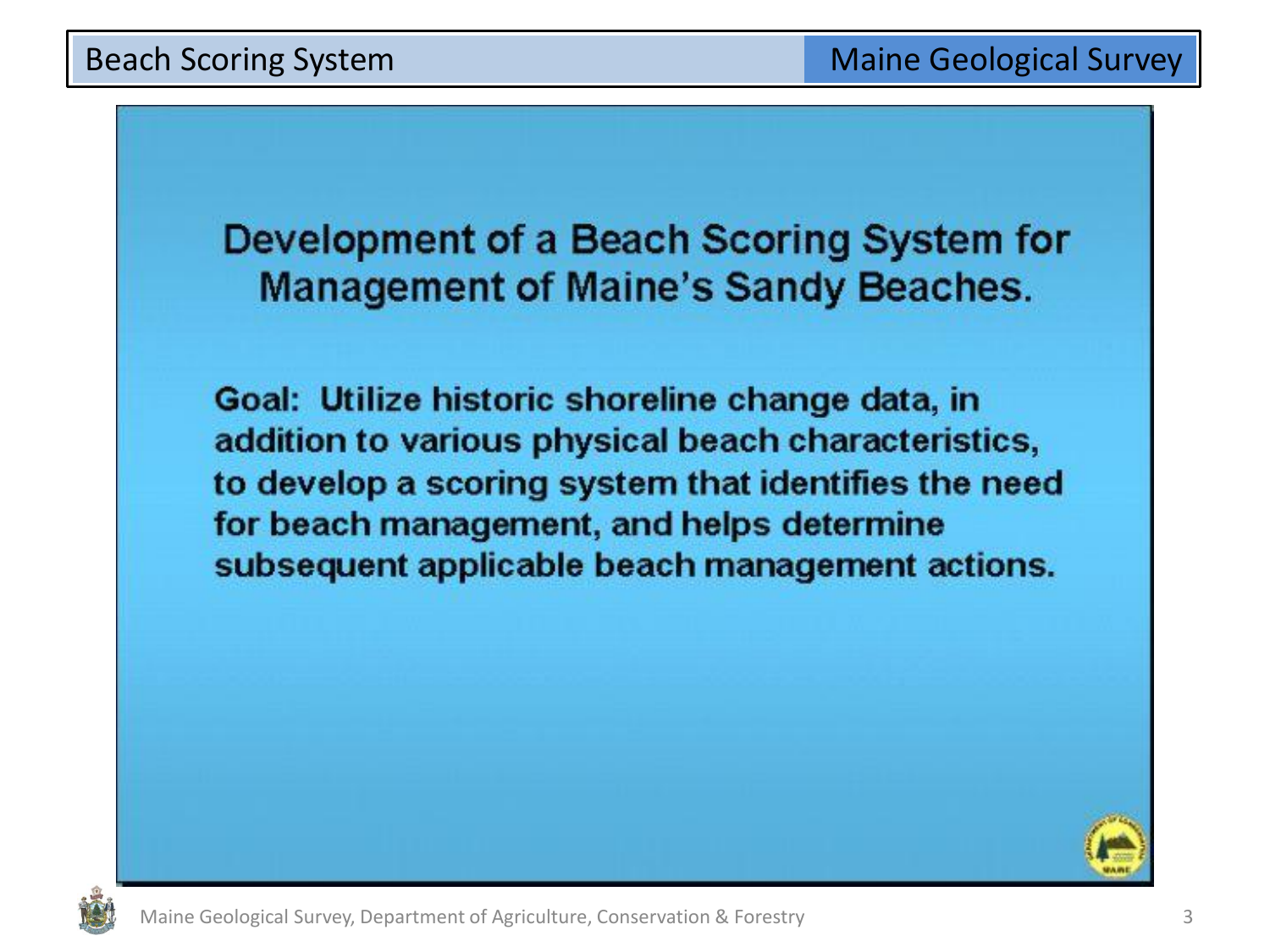### **Scoring System Protocol**

System follows general protocol established by Taylor Engineering Jacksonville, FL (Trudnak et. al., 2002) for several beaches in the FL panhandle. System adapted to take into account some different criteria of the Maine coast (and different available data) and a different rating system (4 point scale).

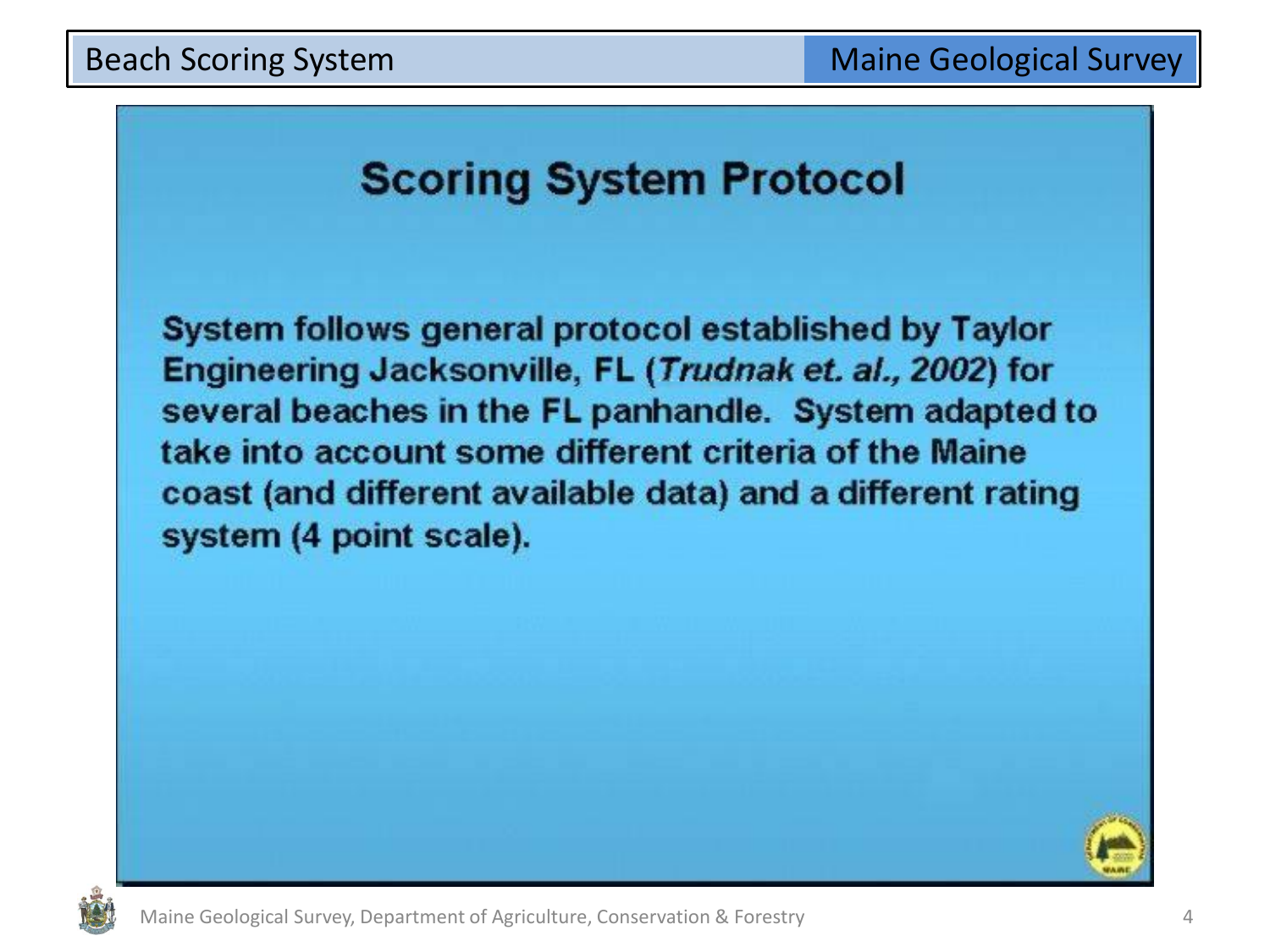### **Step 1: Database Development**

- 1. Determine shoreline characteristics for different criteria (@100-ft intervals):
- Historic Shoreline Change (Saco Bay 1962-1995)
- Shoreline Type (dune, dune/seawall, seawall/dune, wall)
- Dry Beach Width (HWL to seaward edge of dune)
- Total Width (distance, HWL to first habitable structure)
- **Beach and Dune Profiles** 
	- Difference from Base Flood Elevation (maximum profile elevation compared with BFE from FIRMs)
	- Beach Volume Change (subaerial-intertidal beach) ٠



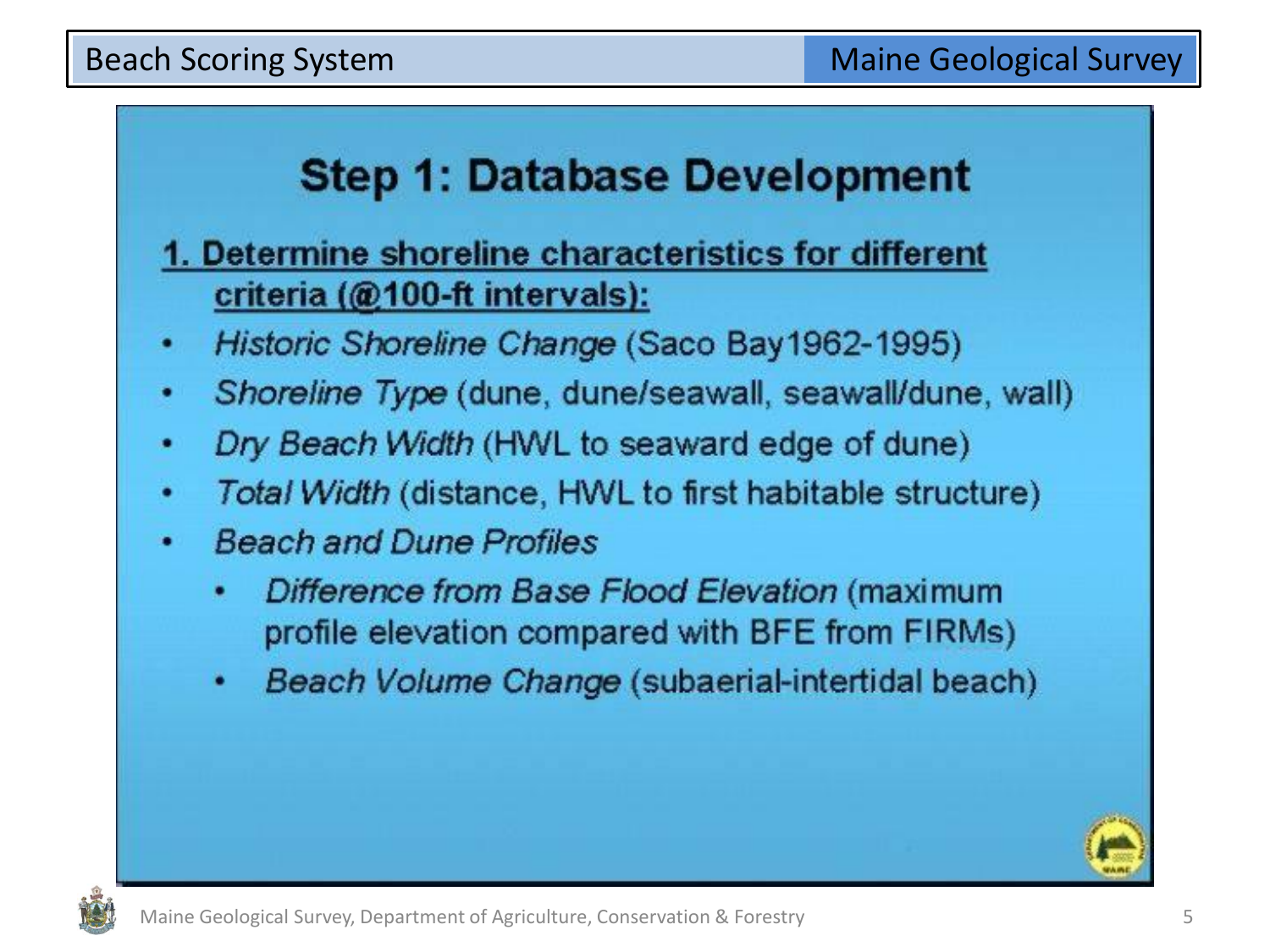### **Step 2: Scoring System Development**

#### 2. Ranking score development and data scoring

Based on overall population variability for each shoreline characteristic, developed range of physical scores where 1 is excellent, 2 is good, 3 is fair, and 4 is poor

| Criteria             | (Excellent) | $\overline{2}$<br>(Good)                                                        | 3<br>(Fair)                                  | 4<br>(Poor) |
|----------------------|-------------|---------------------------------------------------------------------------------|----------------------------------------------|-------------|
| △ Shoreline (ft/yr)  | x > 2       | 1 < x < 2                                                                       | $-1 < x < 1$                                 | $x < -1$    |
| ∆ Volume (cuft/yr)   | x > 2       | 1 < x < 2                                                                       | $-1 < x < 1$                                 | $x < -1$    |
| Diff from BFE (ft)   | x > 2       | 0 < x < 2                                                                       | $-1 < x < 1$                                 | $x < -1$    |
| Dry Beach Width (ft) | x > 125     | 75 <x<125< td=""><td>25 &lt; x &lt; 75</td><td>x &lt; 25</td></x<125<>          | 25 < x < 75                                  | x < 25      |
| Total Width (ft)     | x > 200     | 100 <x<200< td=""><td>50<x<100< td=""><td>x &lt; 50</td></x<100<></td></x<200<> | 50 <x<100< td=""><td>x &lt; 50</td></x<100<> | x < 50      |
| Shoreline Type       | Dune only   | Dune/Wall                                                                       | Wall/Dune                                    | Wall only   |

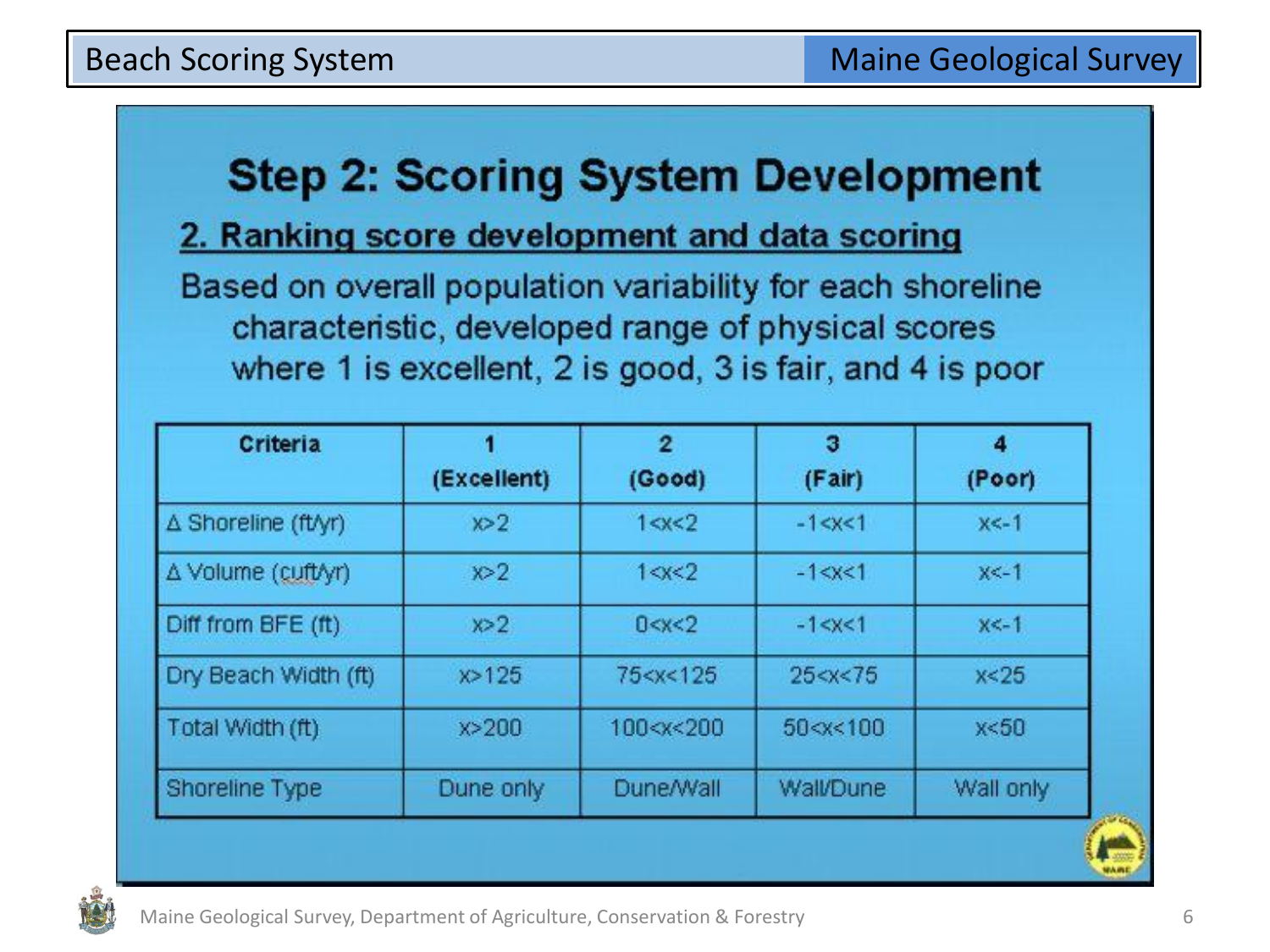## **Step 2: Scoring System Development**

### 3. Determine Overall Management Need

Use rankings (1-4) to determine a normalized score illustrating overall management need for shoreline.

- Six shoreline characteristics (total score  $= 24$ )
- Worst score = 24 (normalized score =  $24/24 = 1$ ) ٠
- Best score =  $6$  (normalized score =  $6/24 = 0.25$ ) ۰
- The higher the score, the higher the need for management

The results of this system was developed for viewing in ArcView GIS.



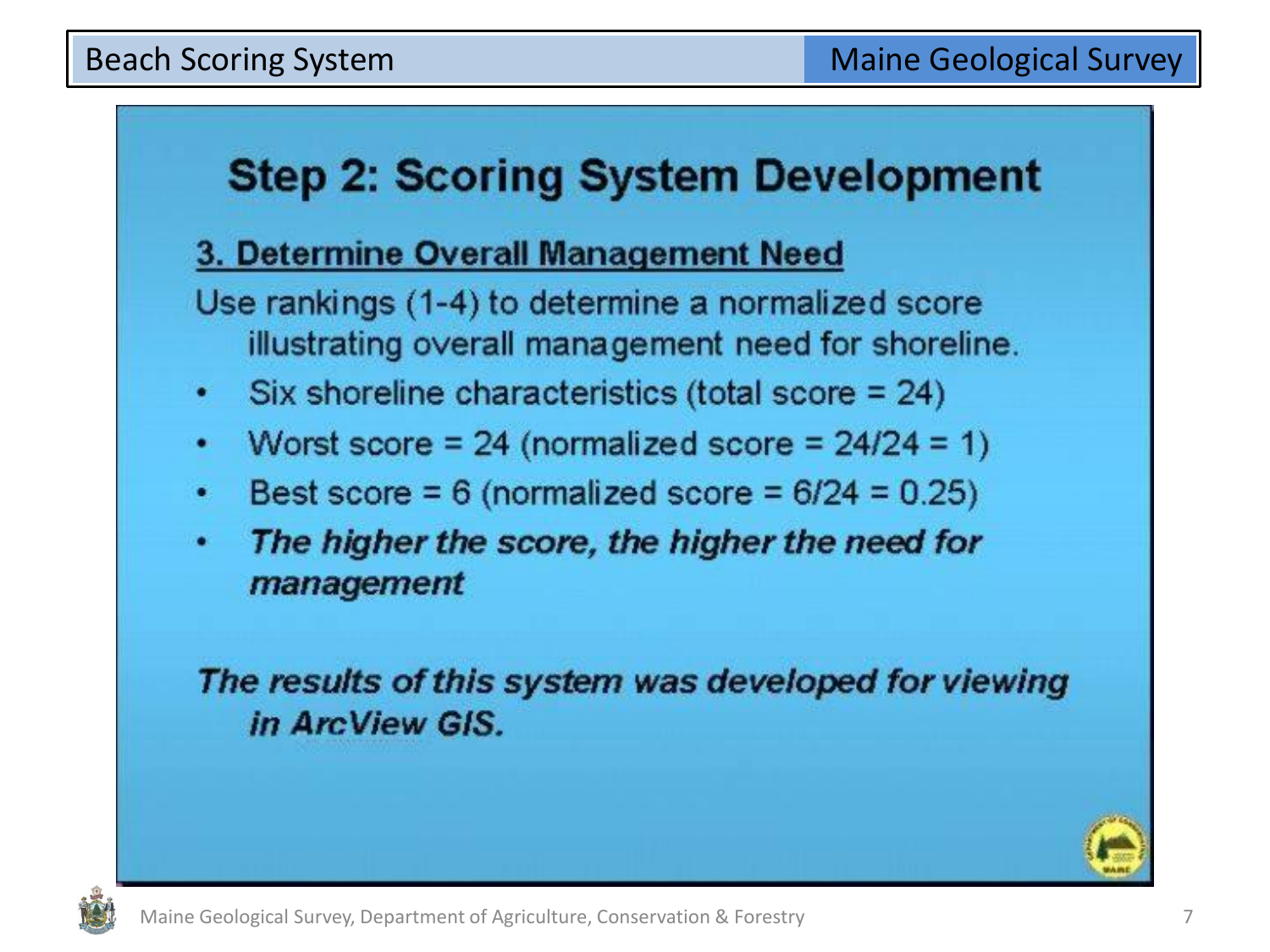## **Step 2: Scoring System Development**

### 4. Determine Weights for Specific Management Actions

Specific management actions: beach nourishment; dune restoration; no action. Weights based on each characteristic's importance to the management action.

| Criteria              | <b>Beach</b><br>Nourishment | <b>Dune Restoration</b> | <b>No Action</b> |
|-----------------------|-----------------------------|-------------------------|------------------|
| $\triangle$ Shoreline | 0.20                        | 0.15                    | 0.19             |
| ∆ Volume              | 0.20                        | 0.10                    | 0.19             |
| Diff from BFE         | 0.05                        | 0.30                    | 0.19             |
| <b>DBW</b>            | 0.30                        | 0.15                    | 0.19             |
| <b>TW</b>             | 0.20                        | 0.10                    | 0.19             |
| Shore Type            | 0.05                        | 0.20                    | 0.05             |
| Total                 | 1.00                        | 1.00                    | 1.00             |

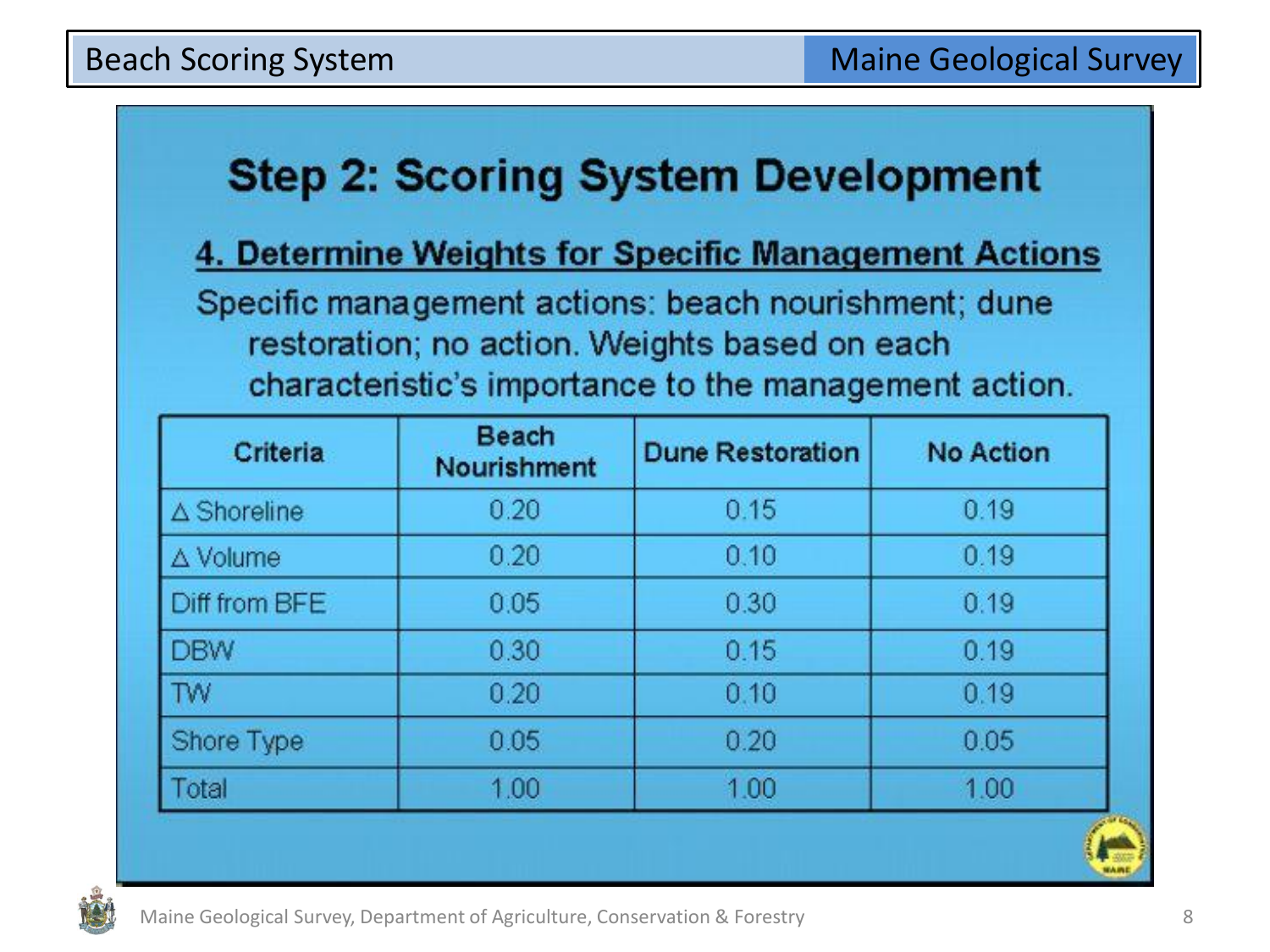## **Utility of Scoring System**

- 1. Creates database of vital shoreline characteristics
- 2. Identifies problem areas that need management
- 3. Provides initial guidance for areas that might be managed using beach nourishment, dune restoration, a combination, or no-action.



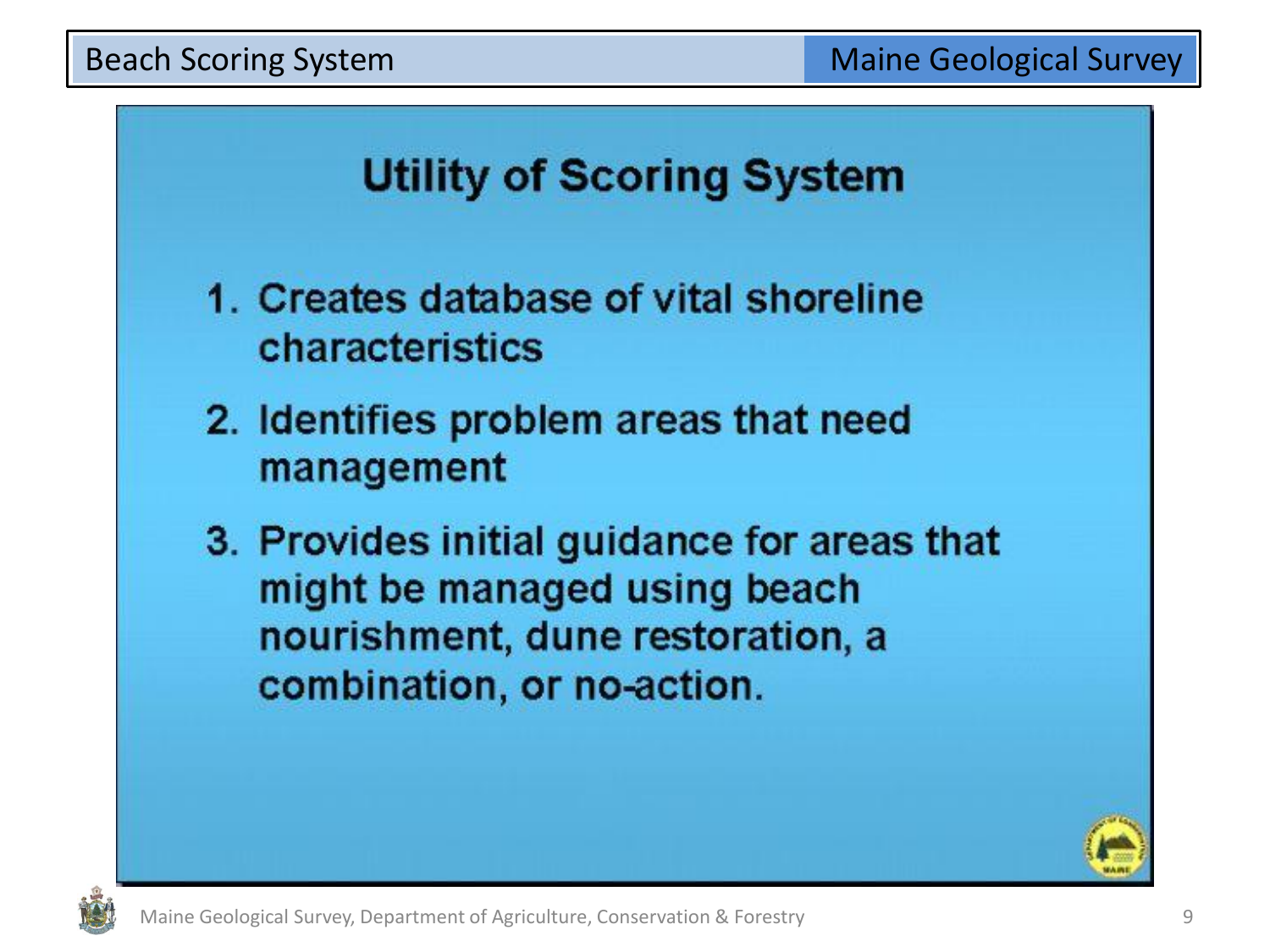#### Beach Scoring System Maine Geological Survey



## **Shoreline Change**

- · Substantial erosion in southern end of Region 2 (Camp Ellis)
- · Substantial accretion at northern ends of Region 1 and Region 3
- General pattern confirms a northerly sediment transport direction in Bay

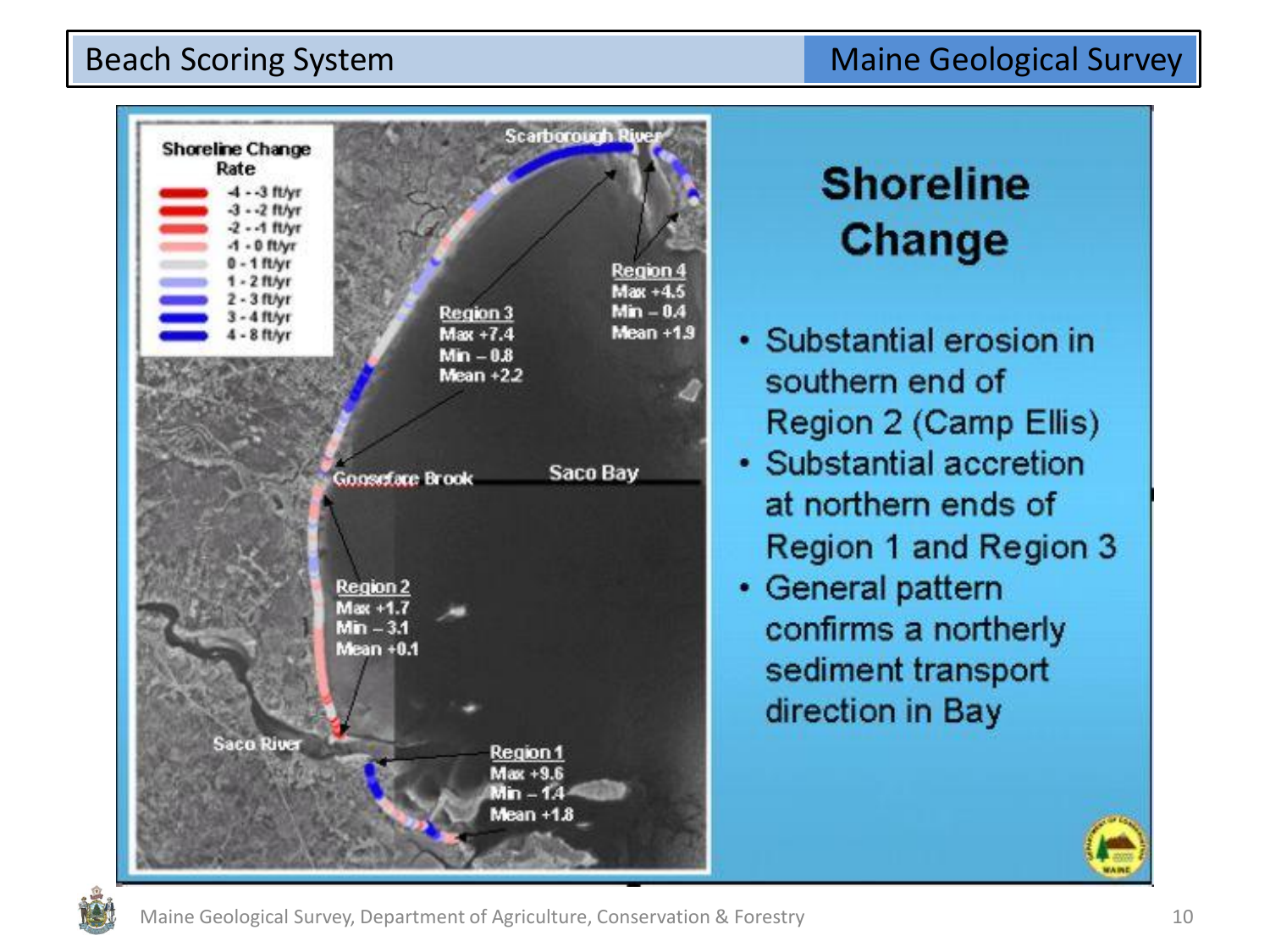#### Beach Scoring System **Maine Geological Survey** Beach Scoring System Maine Geological Survey





Maine Geological Survey, Department of Agriculture, Conservation & Forestry 11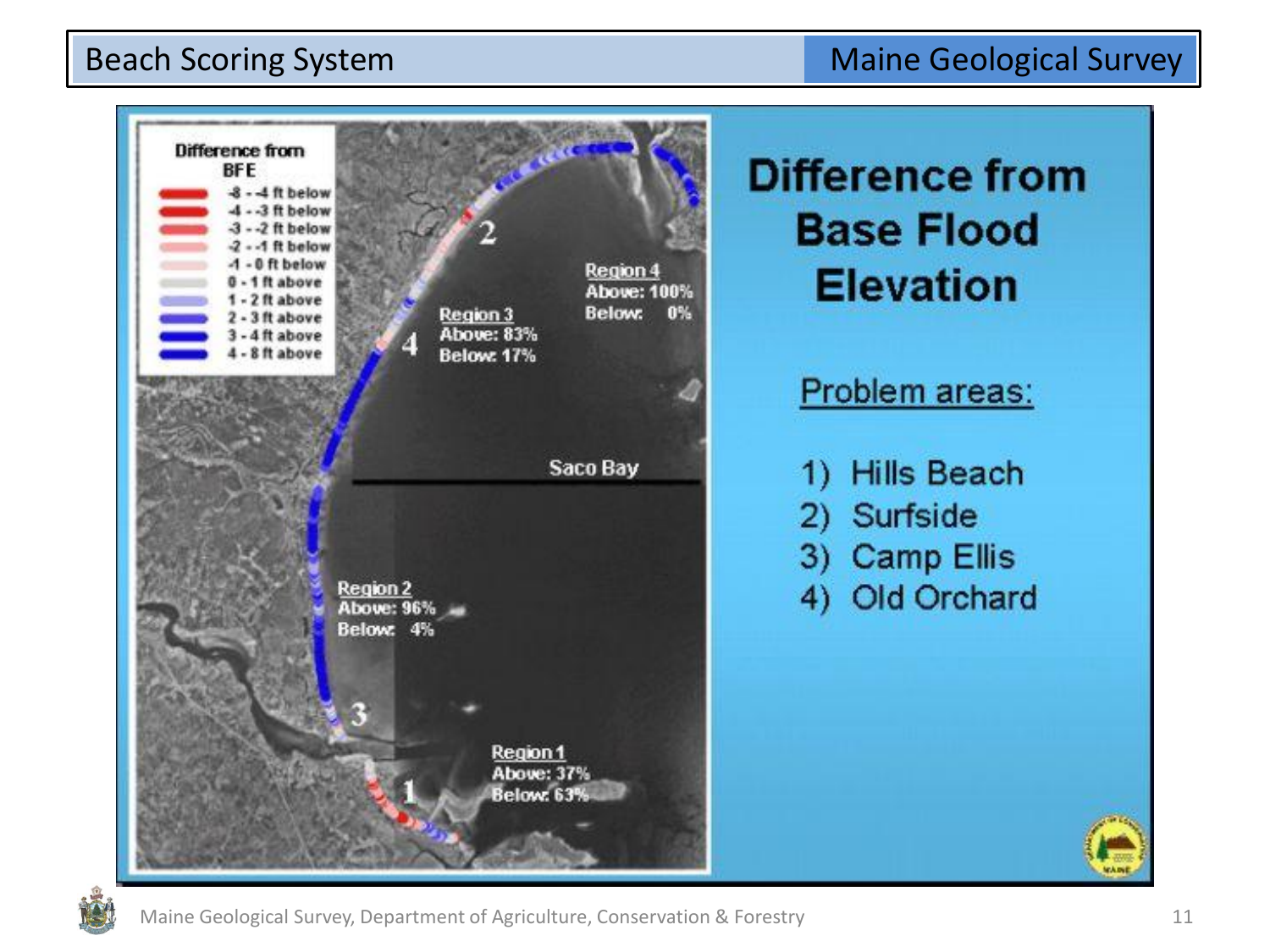

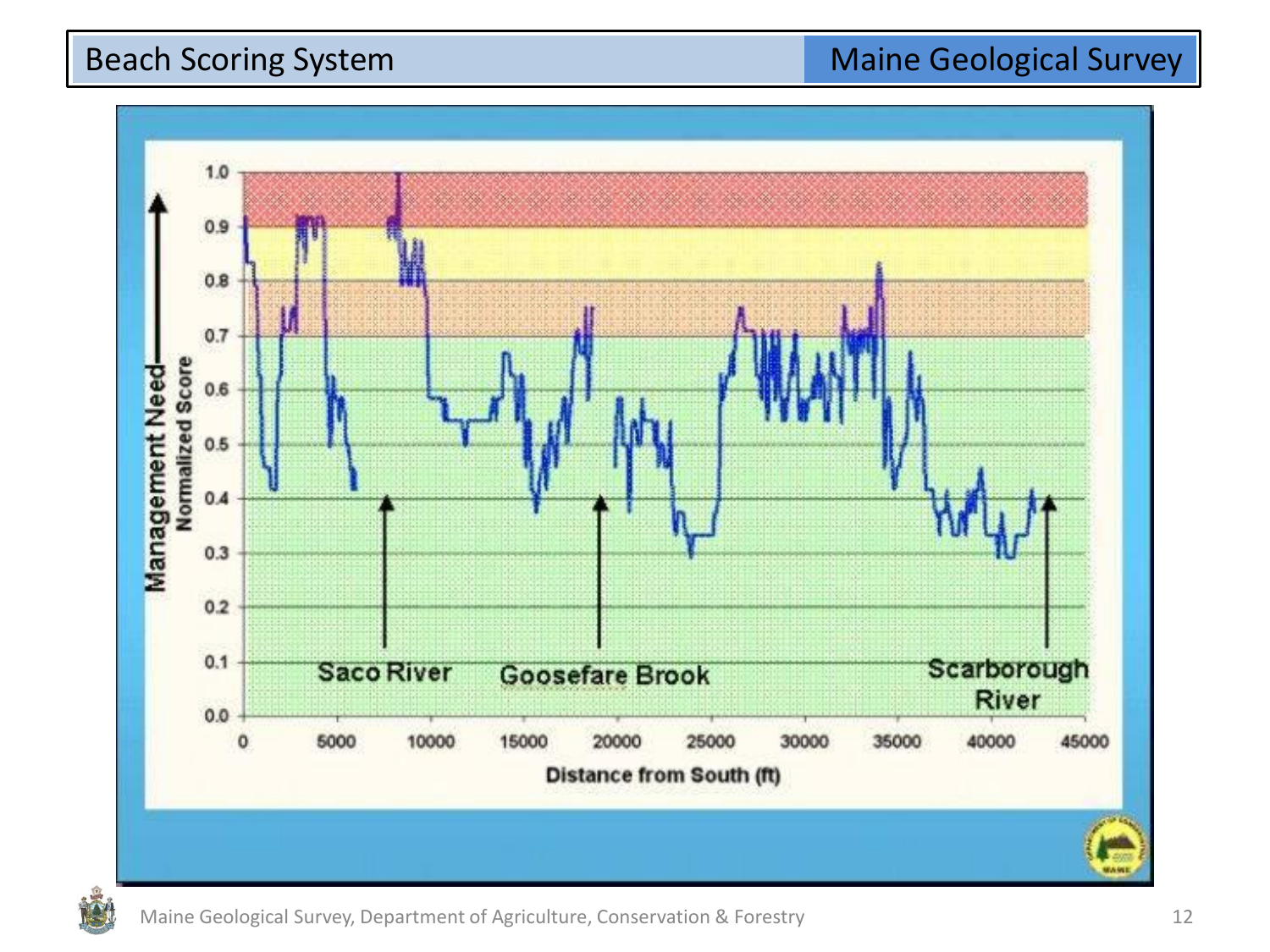

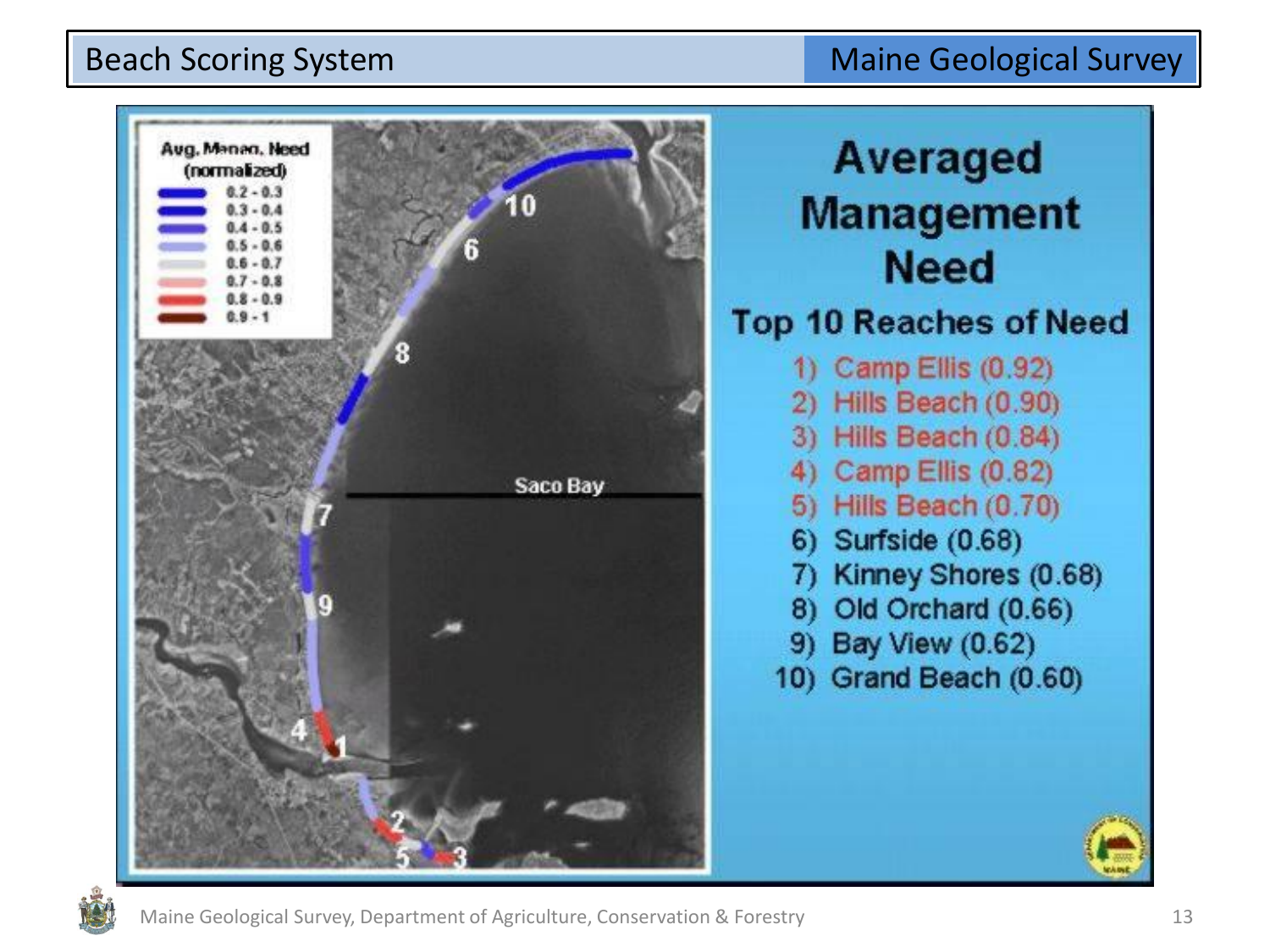

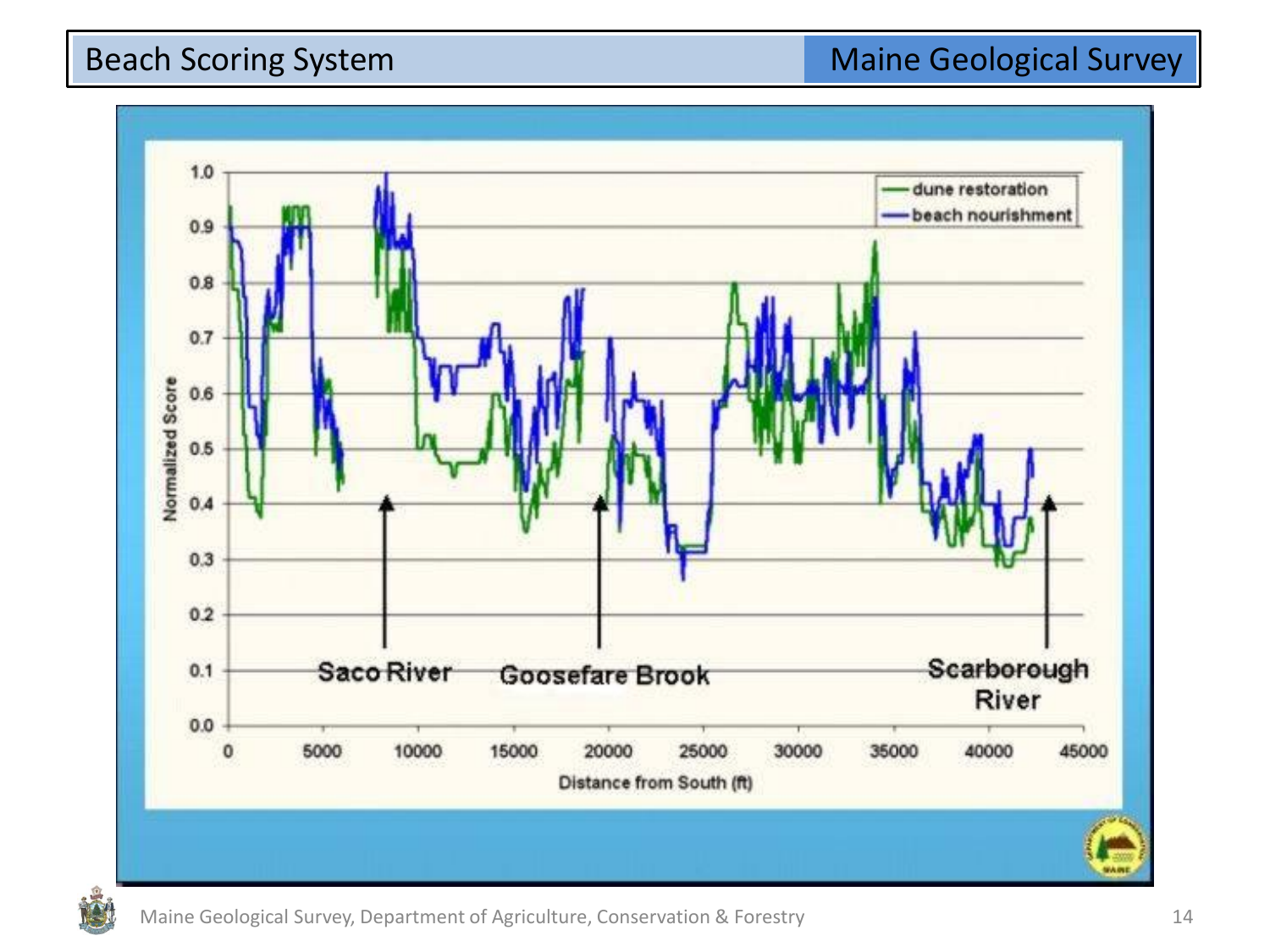